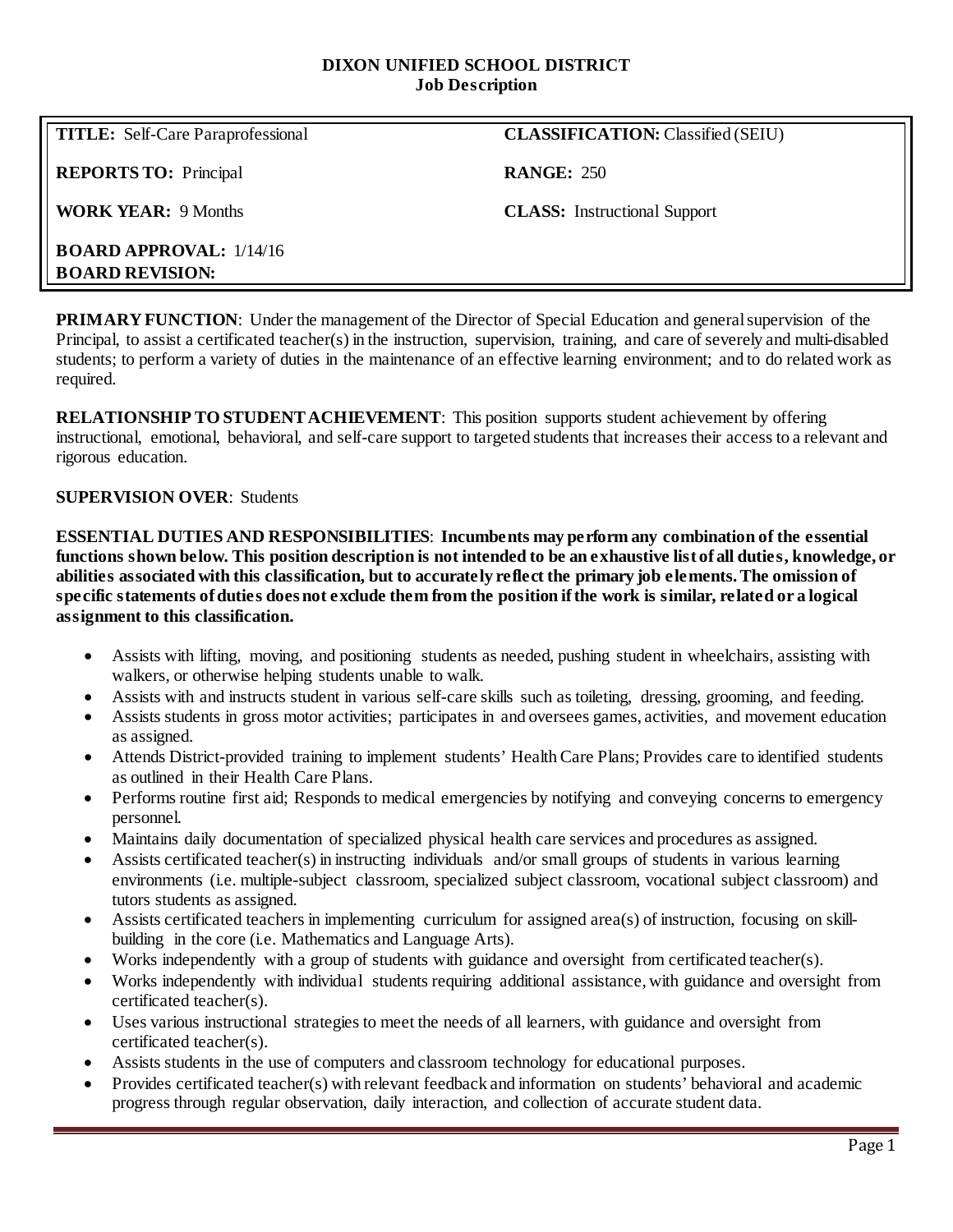- May assist certificated teacher(s) in offering specialized instruction to English Learners during the designated English Language Development period.
- Assists in setting up and organizing instructional areas/learning centers, retrieving and issuing equipment/materials, and maintaining a clean and orderly classroom.
- Performs class-related clerical work with a focus on student learning (i.e. prepares/organizes instructional materials, assembles manipulatives, collects and records student data, charts student progress, etc.).
- Escorts students to and from the library, playground, cafeteria, bathroom, and other school areas.
- Assists in monitoring and supervising students during lunch, recess, field trips, etc. as assigned.
- May assist with standardized testing and administering make-up tests under the supervision of certificated staff.
- May be required to work at more than one site based on needs of program(s) to which assigned.
- Cares for, supervises, controls, and protects students in a manner commensurate to assigned duties and responsibilities.
- Completes other reasonable duties as assigned.

# **TRAINING, EDUCATION, AND EXPERIENCE:**

- High school diploma or the equivalent; community college and/or vocational training certificate preferred.
- NCLB compliance via two years of study (48 semester units) at an accredited institution of higher education, an Associate's (or higher) degree, or a formal District assessment of knowledge and ability to assist in instructing reading, writing, and mathematics.
- One year experience in instructional support work OR an equivalent combination of experience and education from which comparable knowledge, skills, and abilities have been achieved.
- Experience working with emotionally and behaviorally challenged, severely or multi-disabled, and/or alternative education students highly preferred. Prior experience working in a public school setting preferred.

# **LICENSES AND OTHER REQUIREMENTS:**

- May require a valid California Driver's License, insurable status by the District's carrier, and access to a personal vehicle in some cases.
- Fingerprint/criminal justice clearance.
- Possession of a negative TB risk assessment certificate and, if risk factors are identified, a negative TB examination, that is no more than 60 days old and renewable at least once every four years.
- CPR and first aid certification required and offered by the District yearly.

# **KNOWLEDGE AND ABILITIES: The following outline of essential knowledge, abilities, and physical requirements is not exhaustive and may be supplemented as necessary in accordance of the job.**

# KNOWLEDGE OF\*:

- General concepts of child growth, development, and behavior characteristics.
- Child guidance principles and practices related to children with special education needs.
- Subject area content relevant to job assignment.
- General methods and procedures to be followed in instructional settings.
- Correct English usage including, vocabulary, composition, grammar, spelling, and punctuation.
- Basic mathematical skills.
- Routine record-keeping practices.
- Computer procedures, software, and applications.
- Student behavior modification and motivation techniques.
- School standards and code of conduct.

#### ABILITY TO\*:

• Perform assigned routine health care procedures following student Health Care Plans and District guidelines/policies.